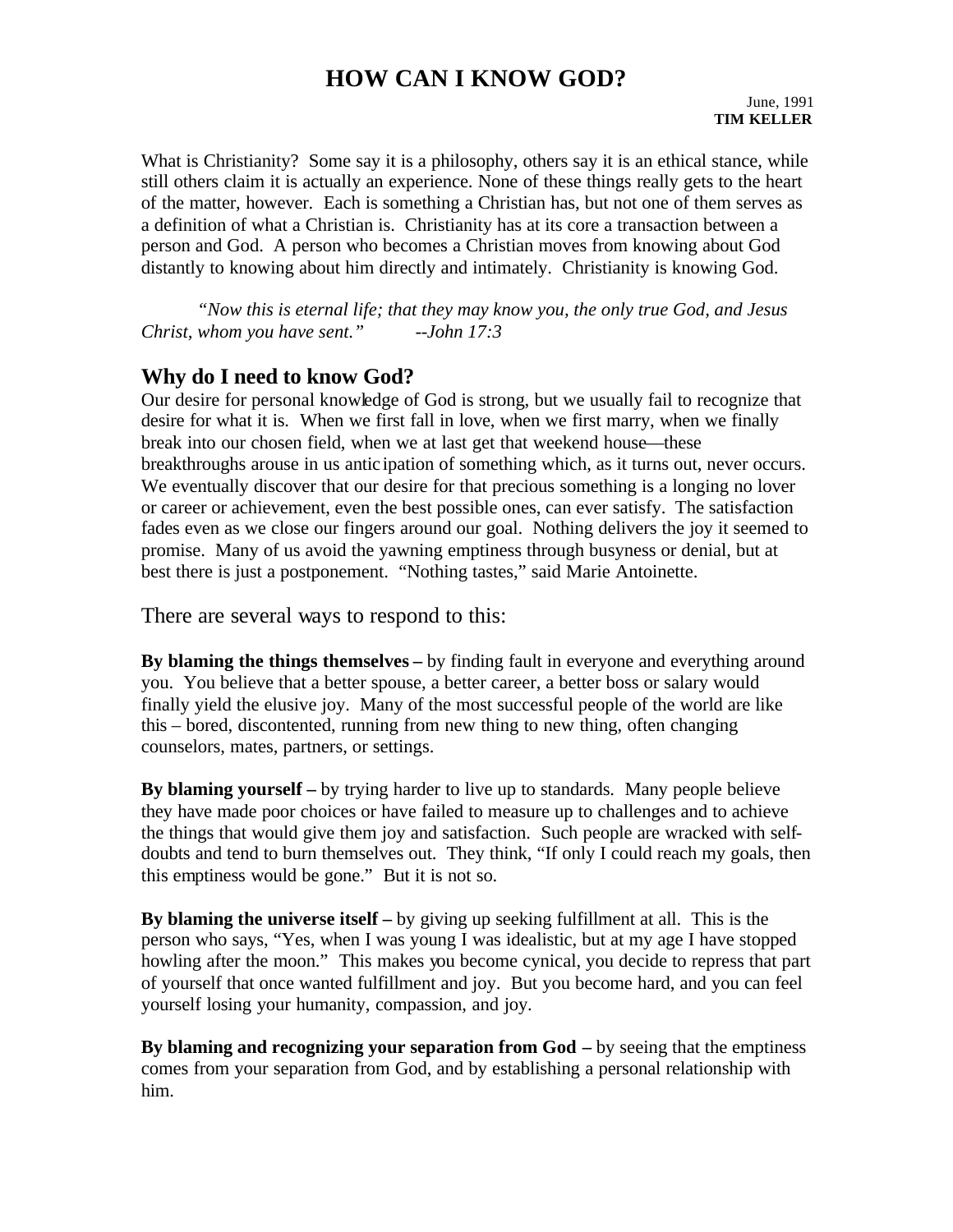### **In order to form a personal relationship with God, you must know three things:**

## **1) Who we are:**

God's creation. God created us and built us for a relationship with him. We belong to him, and we owe him gratitude for every breath, every moment, everything. Because humans were built to live for him (to worship), we will always try to worship something – if not God, we will choose some other object of ultimate devotion to give our lives meaning.

*Sinners.* We have all chosen (and re-affirm daily) to reject God and to make our own joy and happiness our highest priority. We do not want to worship God and surrender ourself as master, yet we are built to worship, so we cling to idols, centering our lives on things that promise to give us meaning: success, relationships, influence, love, comfort, and so on.

*In spiritual bondage.* To live for anything else but God leads to breakdown and decay. When a fish leaves the water, which he was built for, he is not free, but dead. Worshiping other things besides God leads to a loss of meaning. If we achieve these things, they cannot deliver satisfaction, because they were never meant to be "gods." They were never meant to replace God. Worshiping other things besides God also leads to self-image problems. We end up defining ourselves in terms of our achievement in these things. We must have them or all is lost; so they drive us to work too hard, or they fill us with terror if they are jeopardized.

## **2) Who God is:**

*Love and justice.* His active concern is for our joy and well-being. Most people love those who love them, yet God loves and seeks the good even of people who are his enemies. But because God is good and loving, he cannot tolerate evil. The opposite of love is not anger, but indifference. "The more you love your son, the more you hate in him the liar, the drunkard, the traitor," (E. Gifford). To imagine God's situation, imagine a judge who also is a father, who sits at the trial of his guilty son. A judge knows he cannot let his son go, for without justice no society can survive. How much less can a loving God merely

ignore or suspend justice for us—who are loved, yet guilty of rebellion against his loving authority?

*Jesus Christ.* Jesus is God himself come to Earth. He first lived a perfect life, loving God with all his heart, soul, and mind, fulfilling all human obligation to God. He lived the life you owed—a perfect record. Then, instead of receiving his deserved reward (eternal life), Jesus gave his life as a sacrifice for our sins, taking the punishment and death each of us owed. When we believe in him: 1) our sins are paid for by his death, and 2) his perfect life record is transferred to our account. So God accepts and regards us as if we have done all Christ has done.

### **3) What you must do:**

*Repent.* There first must be an admission that you have been living as your own master. worshipping the wrong things, violating God's loving laws. "Repentance" means you ask forgiveness and turn from that stance with a willingness to live for and center on him.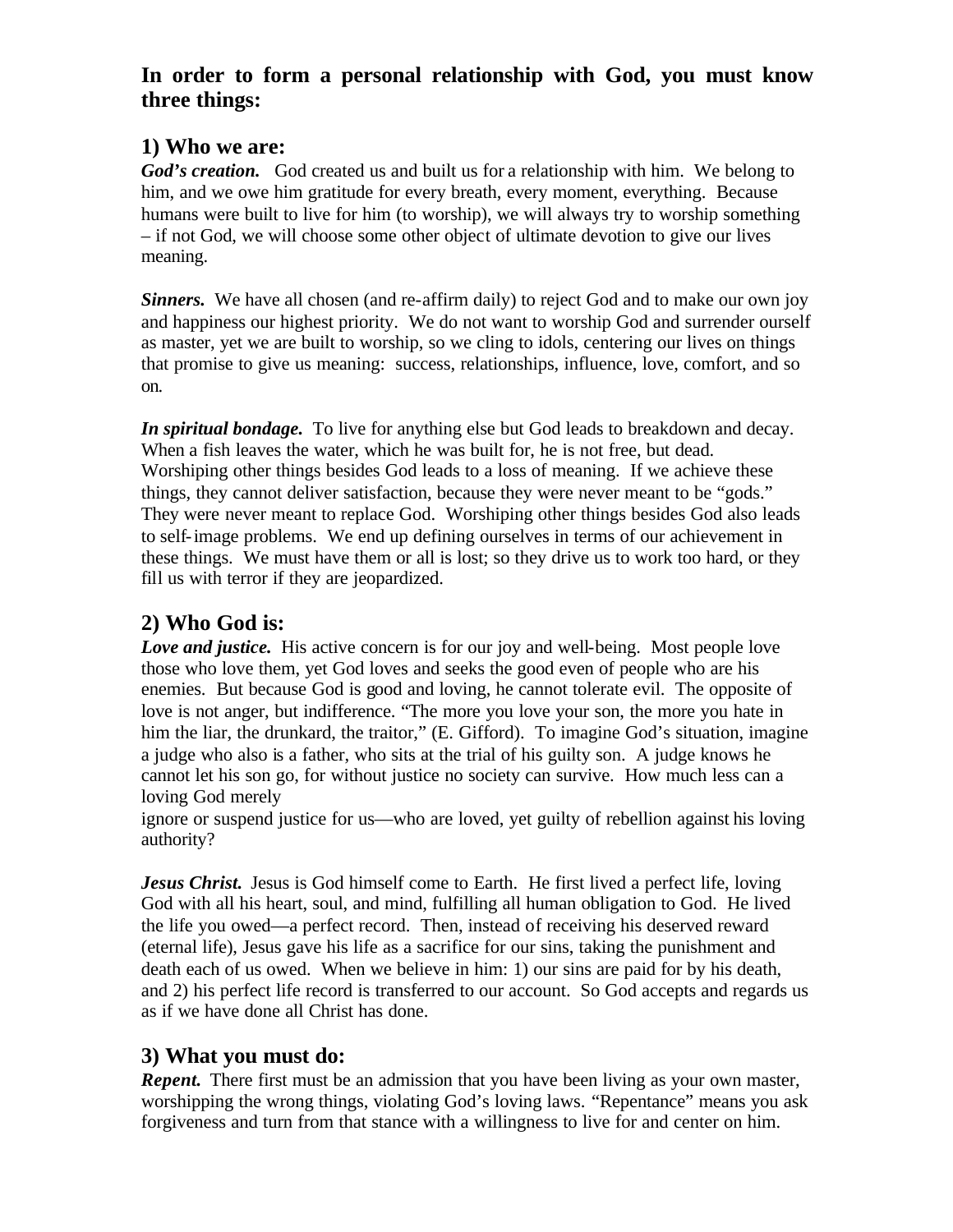**Believe.** Faith is transferring your trust from your own efforts to the efforts of Christ. You were relying on other things to make you acceptable, but now you consciously begin relying on what Jesus did for your acceptance with God. All you need is nothing. If you think, "God owes me something for all my efforts," you are still on the outside.

*Pray after this fashion:* "I see I am more flawed and sinful than I ever dared believe, but that I am even more loved and accepted than I ever dared hope. I turn from my old life of living for myself. I have nothing in my record to merit your approval, but I now rest in what Jesus did and ask to be accepted into God's family for his sake."

When you make this transaction, two things happen at once: 1) your accounts are cleared, your sins are wiped out permanently, you are adopted legally into God's family and 2) the Holy Spirit enters your heart and begins to change you into the character of Jesus.

*Follow through.* Tell a Christian friend about your commitment. Get yourself training in the basic Christian disciplines of prayer, worship, Bible study, and fellowship with other Christians.

# **Why should I seek God?**

On one hand, you may feel that you "need" him. Even though you may recognize that you have needs only God can meet, you must not try to use him to achieve your own ends. It is not possible to bargain with God. (I'll do this if you will do that.") That is not Christianity at all, but a form of magic or paganism in which you "appease" the cranky deity in exchange for a favor. Are you getting into Christianity to serve God, or to get God to serve you? Those are two opposite motives and they result in two different religions. You must come to God because 1) you owe it to him to give him your life (because he is your creator) and 2) you are deeply grateful to him for sacrificing his son (because he is your redeemer.)

On the other hand, you may feel no need or interest to know God at all. This does not mean you should stay uncommitted. If you were created by God, then you owe him your life, whether you feel like it or not. You are obligated to seek him and ask him to soften your heart, open your eyes, and enlighten you. If you say, "I have no faith," that is no excuse either. You need only doubt your doubts. No one can doubt everything at once you must believe in something to doubt something else. For example, do you believe you are competent to run your own life? Where is the evidence of that? Why doubt everything but your doubts about God and your faith in yourself? Is that fair? You owe it to God to seek him. Do so.

#### **What if I'm not ready to proceed?**

Make a list of the issues that you perceive to be barriers to your crossing the line into faith. Here is a possible set of headings:

*Content issues.* Do you understand the basics of the Christian message—sin, Jesus as God, sacrifice, faith?

*Coherence issues.* Are there intellectual problems you have with Christianity? Are there objections to the Christian faith that you cannot resolve in your own mind?